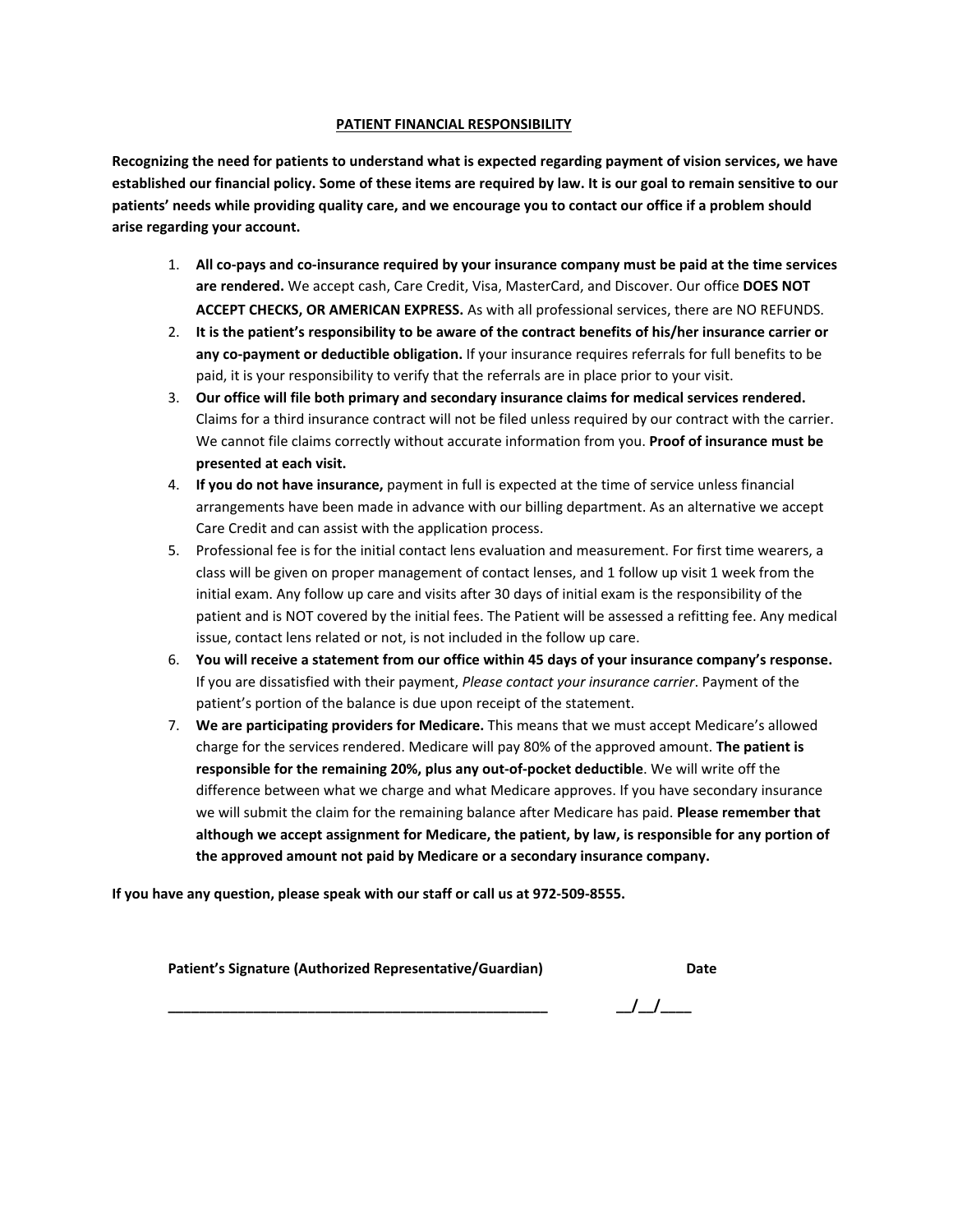| Name: $\frac{1}{\text{Last}}$ Birthdate: $\frac{1}{\text{First}}$ Birthdate: $\frac{1}{\text{Matrix}}$ Age: $\frac{\text{Sex: M}}{\text{First}}$ F<br><b>Insurance information</b> : Please present your insurance card(s) to us so that we may make a copy to complete your records.<br>I, the undersigned, certify that I (or my dependent) have insurance coverage with the above plan and assign directly to Jenny<br>Fan, O.D. or William Fan, O.D. all insurance benefits, if any, otherwise payable to me for services rendered. I understand that<br>I'm financially responsible for all charges whether or not paid by insurance. I hereby authorize the doctor to release all<br>information necessary to secure the payment of benefits. I authorize the use of this signature on all insurance submissions.<br>By signing this statement, I understand that my vision and/or health insurance coverage is a contract between myself and my<br>insurance company. Although Dr. Fan and staff have made every effort to verify my benefits before my appointment, no<br>guarantee can be made that the information received is accurate since incorrect information may be provided by my insurance<br>company from time to time. I understand that it is ultimately my responsibility as the patient to understand my vision and/or<br>health insurance coverage as well as handle any charges my plan does not cover.<br>Date:<br><b>Notices of Privacy Practices</b><br>I acknowledge that I have read and understand Notice of Privacy Practices as implemented my Jenny Fan, O.D. and William<br>Fan, O.D. I am aware that I may request a copy of the agreement for my person records.<br><b>Medical &amp; Eye History:</b><br>What is the reason for your visit today?<br>Do your eyes itch? No Yes Yes Are your eyes dry? No Yes<br>Do you wear contact lenses? No Yes If yes, how old is your present pair of lenses?<br>How often do you replace your lenses? Every ___ weeks or __months or __years<br>Do you sleep in your contact lenses? No ___ Yes __ If yes, how many nights at a time? _____<br>List any medications you take (including birth control, aspirin, over the counter medications): | PATIENT INFORMATION AND MEDICAL HISTORY FORM |  |  | Date: |  |  |
|----------------------------------------------------------------------------------------------------------------------------------------------------------------------------------------------------------------------------------------------------------------------------------------------------------------------------------------------------------------------------------------------------------------------------------------------------------------------------------------------------------------------------------------------------------------------------------------------------------------------------------------------------------------------------------------------------------------------------------------------------------------------------------------------------------------------------------------------------------------------------------------------------------------------------------------------------------------------------------------------------------------------------------------------------------------------------------------------------------------------------------------------------------------------------------------------------------------------------------------------------------------------------------------------------------------------------------------------------------------------------------------------------------------------------------------------------------------------------------------------------------------------------------------------------------------------------------------------------------------------------------------------------------------------------------------------------------------------------------------------------------------------------------------------------------------------------------------------------------------------------------------------------------------------------------------------------------------------------------------------------------------------------------------------------------------------------------------------------------------------------------------------------------------------------------------------------------------------------|----------------------------------------------|--|--|-------|--|--|
|                                                                                                                                                                                                                                                                                                                                                                                                                                                                                                                                                                                                                                                                                                                                                                                                                                                                                                                                                                                                                                                                                                                                                                                                                                                                                                                                                                                                                                                                                                                                                                                                                                                                                                                                                                                                                                                                                                                                                                                                                                                                                                                                                                                                                            |                                              |  |  |       |  |  |
|                                                                                                                                                                                                                                                                                                                                                                                                                                                                                                                                                                                                                                                                                                                                                                                                                                                                                                                                                                                                                                                                                                                                                                                                                                                                                                                                                                                                                                                                                                                                                                                                                                                                                                                                                                                                                                                                                                                                                                                                                                                                                                                                                                                                                            |                                              |  |  |       |  |  |
|                                                                                                                                                                                                                                                                                                                                                                                                                                                                                                                                                                                                                                                                                                                                                                                                                                                                                                                                                                                                                                                                                                                                                                                                                                                                                                                                                                                                                                                                                                                                                                                                                                                                                                                                                                                                                                                                                                                                                                                                                                                                                                                                                                                                                            |                                              |  |  |       |  |  |
|                                                                                                                                                                                                                                                                                                                                                                                                                                                                                                                                                                                                                                                                                                                                                                                                                                                                                                                                                                                                                                                                                                                                                                                                                                                                                                                                                                                                                                                                                                                                                                                                                                                                                                                                                                                                                                                                                                                                                                                                                                                                                                                                                                                                                            |                                              |  |  |       |  |  |
|                                                                                                                                                                                                                                                                                                                                                                                                                                                                                                                                                                                                                                                                                                                                                                                                                                                                                                                                                                                                                                                                                                                                                                                                                                                                                                                                                                                                                                                                                                                                                                                                                                                                                                                                                                                                                                                                                                                                                                                                                                                                                                                                                                                                                            |                                              |  |  |       |  |  |
|                                                                                                                                                                                                                                                                                                                                                                                                                                                                                                                                                                                                                                                                                                                                                                                                                                                                                                                                                                                                                                                                                                                                                                                                                                                                                                                                                                                                                                                                                                                                                                                                                                                                                                                                                                                                                                                                                                                                                                                                                                                                                                                                                                                                                            |                                              |  |  |       |  |  |
|                                                                                                                                                                                                                                                                                                                                                                                                                                                                                                                                                                                                                                                                                                                                                                                                                                                                                                                                                                                                                                                                                                                                                                                                                                                                                                                                                                                                                                                                                                                                                                                                                                                                                                                                                                                                                                                                                                                                                                                                                                                                                                                                                                                                                            |                                              |  |  |       |  |  |
|                                                                                                                                                                                                                                                                                                                                                                                                                                                                                                                                                                                                                                                                                                                                                                                                                                                                                                                                                                                                                                                                                                                                                                                                                                                                                                                                                                                                                                                                                                                                                                                                                                                                                                                                                                                                                                                                                                                                                                                                                                                                                                                                                                                                                            |                                              |  |  |       |  |  |
|                                                                                                                                                                                                                                                                                                                                                                                                                                                                                                                                                                                                                                                                                                                                                                                                                                                                                                                                                                                                                                                                                                                                                                                                                                                                                                                                                                                                                                                                                                                                                                                                                                                                                                                                                                                                                                                                                                                                                                                                                                                                                                                                                                                                                            |                                              |  |  |       |  |  |
|                                                                                                                                                                                                                                                                                                                                                                                                                                                                                                                                                                                                                                                                                                                                                                                                                                                                                                                                                                                                                                                                                                                                                                                                                                                                                                                                                                                                                                                                                                                                                                                                                                                                                                                                                                                                                                                                                                                                                                                                                                                                                                                                                                                                                            |                                              |  |  |       |  |  |
|                                                                                                                                                                                                                                                                                                                                                                                                                                                                                                                                                                                                                                                                                                                                                                                                                                                                                                                                                                                                                                                                                                                                                                                                                                                                                                                                                                                                                                                                                                                                                                                                                                                                                                                                                                                                                                                                                                                                                                                                                                                                                                                                                                                                                            |                                              |  |  |       |  |  |
|                                                                                                                                                                                                                                                                                                                                                                                                                                                                                                                                                                                                                                                                                                                                                                                                                                                                                                                                                                                                                                                                                                                                                                                                                                                                                                                                                                                                                                                                                                                                                                                                                                                                                                                                                                                                                                                                                                                                                                                                                                                                                                                                                                                                                            |                                              |  |  |       |  |  |
|                                                                                                                                                                                                                                                                                                                                                                                                                                                                                                                                                                                                                                                                                                                                                                                                                                                                                                                                                                                                                                                                                                                                                                                                                                                                                                                                                                                                                                                                                                                                                                                                                                                                                                                                                                                                                                                                                                                                                                                                                                                                                                                                                                                                                            |                                              |  |  |       |  |  |
|                                                                                                                                                                                                                                                                                                                                                                                                                                                                                                                                                                                                                                                                                                                                                                                                                                                                                                                                                                                                                                                                                                                                                                                                                                                                                                                                                                                                                                                                                                                                                                                                                                                                                                                                                                                                                                                                                                                                                                                                                                                                                                                                                                                                                            |                                              |  |  |       |  |  |
|                                                                                                                                                                                                                                                                                                                                                                                                                                                                                                                                                                                                                                                                                                                                                                                                                                                                                                                                                                                                                                                                                                                                                                                                                                                                                                                                                                                                                                                                                                                                                                                                                                                                                                                                                                                                                                                                                                                                                                                                                                                                                                                                                                                                                            |                                              |  |  |       |  |  |
|                                                                                                                                                                                                                                                                                                                                                                                                                                                                                                                                                                                                                                                                                                                                                                                                                                                                                                                                                                                                                                                                                                                                                                                                                                                                                                                                                                                                                                                                                                                                                                                                                                                                                                                                                                                                                                                                                                                                                                                                                                                                                                                                                                                                                            |                                              |  |  |       |  |  |
|                                                                                                                                                                                                                                                                                                                                                                                                                                                                                                                                                                                                                                                                                                                                                                                                                                                                                                                                                                                                                                                                                                                                                                                                                                                                                                                                                                                                                                                                                                                                                                                                                                                                                                                                                                                                                                                                                                                                                                                                                                                                                                                                                                                                                            |                                              |  |  |       |  |  |
|                                                                                                                                                                                                                                                                                                                                                                                                                                                                                                                                                                                                                                                                                                                                                                                                                                                                                                                                                                                                                                                                                                                                                                                                                                                                                                                                                                                                                                                                                                                                                                                                                                                                                                                                                                                                                                                                                                                                                                                                                                                                                                                                                                                                                            |                                              |  |  |       |  |  |
|                                                                                                                                                                                                                                                                                                                                                                                                                                                                                                                                                                                                                                                                                                                                                                                                                                                                                                                                                                                                                                                                                                                                                                                                                                                                                                                                                                                                                                                                                                                                                                                                                                                                                                                                                                                                                                                                                                                                                                                                                                                                                                                                                                                                                            |                                              |  |  |       |  |  |
|                                                                                                                                                                                                                                                                                                                                                                                                                                                                                                                                                                                                                                                                                                                                                                                                                                                                                                                                                                                                                                                                                                                                                                                                                                                                                                                                                                                                                                                                                                                                                                                                                                                                                                                                                                                                                                                                                                                                                                                                                                                                                                                                                                                                                            |                                              |  |  |       |  |  |
|                                                                                                                                                                                                                                                                                                                                                                                                                                                                                                                                                                                                                                                                                                                                                                                                                                                                                                                                                                                                                                                                                                                                                                                                                                                                                                                                                                                                                                                                                                                                                                                                                                                                                                                                                                                                                                                                                                                                                                                                                                                                                                                                                                                                                            |                                              |  |  |       |  |  |
|                                                                                                                                                                                                                                                                                                                                                                                                                                                                                                                                                                                                                                                                                                                                                                                                                                                                                                                                                                                                                                                                                                                                                                                                                                                                                                                                                                                                                                                                                                                                                                                                                                                                                                                                                                                                                                                                                                                                                                                                                                                                                                                                                                                                                            |                                              |  |  |       |  |  |
|                                                                                                                                                                                                                                                                                                                                                                                                                                                                                                                                                                                                                                                                                                                                                                                                                                                                                                                                                                                                                                                                                                                                                                                                                                                                                                                                                                                                                                                                                                                                                                                                                                                                                                                                                                                                                                                                                                                                                                                                                                                                                                                                                                                                                            |                                              |  |  |       |  |  |
|                                                                                                                                                                                                                                                                                                                                                                                                                                                                                                                                                                                                                                                                                                                                                                                                                                                                                                                                                                                                                                                                                                                                                                                                                                                                                                                                                                                                                                                                                                                                                                                                                                                                                                                                                                                                                                                                                                                                                                                                                                                                                                                                                                                                                            |                                              |  |  |       |  |  |
|                                                                                                                                                                                                                                                                                                                                                                                                                                                                                                                                                                                                                                                                                                                                                                                                                                                                                                                                                                                                                                                                                                                                                                                                                                                                                                                                                                                                                                                                                                                                                                                                                                                                                                                                                                                                                                                                                                                                                                                                                                                                                                                                                                                                                            |                                              |  |  |       |  |  |
|                                                                                                                                                                                                                                                                                                                                                                                                                                                                                                                                                                                                                                                                                                                                                                                                                                                                                                                                                                                                                                                                                                                                                                                                                                                                                                                                                                                                                                                                                                                                                                                                                                                                                                                                                                                                                                                                                                                                                                                                                                                                                                                                                                                                                            |                                              |  |  |       |  |  |
|                                                                                                                                                                                                                                                                                                                                                                                                                                                                                                                                                                                                                                                                                                                                                                                                                                                                                                                                                                                                                                                                                                                                                                                                                                                                                                                                                                                                                                                                                                                                                                                                                                                                                                                                                                                                                                                                                                                                                                                                                                                                                                                                                                                                                            |                                              |  |  |       |  |  |